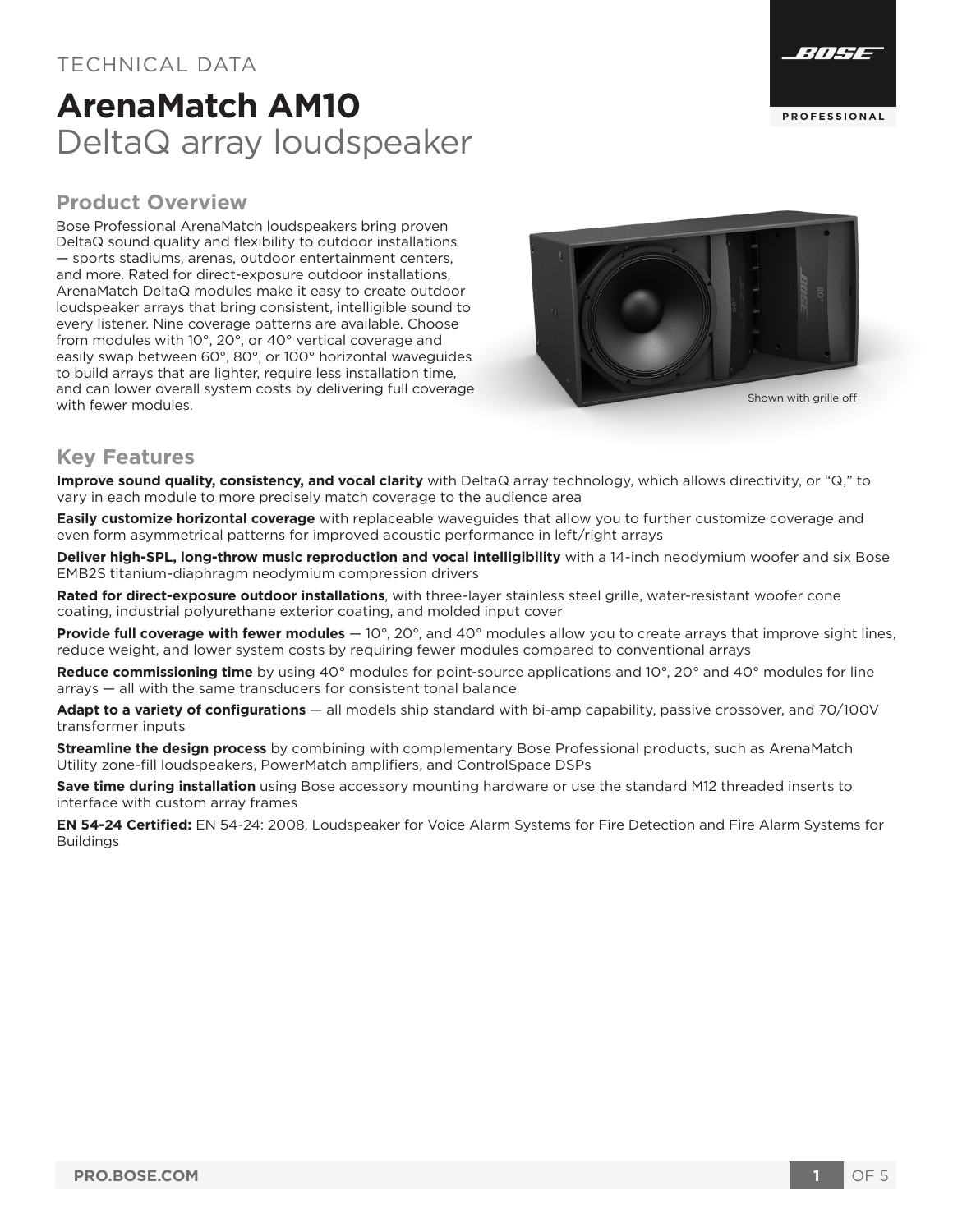DeltaQ array loudspeaker

### **Technical Specifications**

| <b>Single Module Performance</b>                            |                                                                                                                                                                                                                                                |           |                                           |                      |           |                      |                                  |           |                      |
|-------------------------------------------------------------|------------------------------------------------------------------------------------------------------------------------------------------------------------------------------------------------------------------------------------------------|-----------|-------------------------------------------|----------------------|-----------|----------------------|----------------------------------|-----------|----------------------|
| Frequency Response (-3 dB) <sup>1</sup>                     | 65 Hz to 16 kHz                                                                                                                                                                                                                                |           |                                           |                      |           |                      |                                  |           |                      |
| Frequency Range (-10 dB)                                    | 55 Hz to 18 kHz                                                                                                                                                                                                                                |           |                                           |                      |           |                      |                                  |           |                      |
| Nominal Coverage Pattern (H × V)                            | 60° × 10° (AM10/60) or 80° × 10° (AM10/80) or 100° × 10° (AM10/100)                                                                                                                                                                            |           |                                           |                      |           |                      |                                  |           |                      |
| Recommended High-pass Filter                                | 60 Hz with minimum 12 dB / octave                                                                                                                                                                                                              |           |                                           |                      |           |                      |                                  |           |                      |
| Crossover                                                   | 950 Hz internal passive or external bi-amp (Bose ControlSpace presets)                                                                                                                                                                         |           |                                           |                      |           |                      |                                  |           |                      |
| 70V/100V transformer tap settings                           | 70V: 100W, 200W, 400W; 100V: 200W, 400W                                                                                                                                                                                                        |           |                                           |                      |           |                      |                                  |           |                      |
|                                                             |                                                                                                                                                                                                                                                |           | Bose Extended Lifecycle Test <sup>2</sup> |                      |           |                      | AES Transducer Test <sup>3</sup> |           |                      |
|                                                             | LF (bi-amp)                                                                                                                                                                                                                                    |           | HF (bi-amp)                               | <b>Low-Z Passive</b> |           | LF (bi-amp)          | HF (bi-amp)                      |           | <b>Low-Z Passive</b> |
| Power Handling, long-term<br>continuous                     | 600 W                                                                                                                                                                                                                                          |           | 150 W                                     | 750 W                |           | 1000 W               | 250 W                            |           | 1250 W               |
| Power Handling, peak                                        | 2400 W                                                                                                                                                                                                                                         |           | 600 W                                     | 3000 W               |           | 4000 W               | 1000 W                           |           | 5000 W               |
|                                                             | AM10/60                                                                                                                                                                                                                                        |           |                                           | AM10/80              |           |                      | AM10/100                         |           |                      |
|                                                             | LF                                                                                                                                                                                                                                             | <b>HF</b> | <b>Low-Z Passive</b>                      | LF                   | <b>HF</b> | <b>Low-Z Passive</b> | LF                               | <b>HF</b> | <b>Low-Z Passive</b> |
| Sensitivity (SPL $/1$ W @ 1 m) $4$                          | 94 dB                                                                                                                                                                                                                                          | 107 dB    | 100 dB                                    | 94 dB                | 106 dB    | 99 dB                | 94 dB                            | 105 dB    | 98 dB                |
| Calculated max. SPL @ 1 m (Bose<br>power test) <sup>5</sup> | 122 dB                                                                                                                                                                                                                                         | 129 dB    | 129 dB                                    | 122 dB               | 127 dB    | 128 dB               | 122 dB                           | 127 dB    | 127 dB               |
| Calculated max. SPL @ 1 m (2-hour<br>power test)            | 124 dB                                                                                                                                                                                                                                         | 131 dB    | 131 dB                                    | 124 dB               | 130 dB    | 130 dB               | 124 dB                           | 129 dB    | 129 dB               |
| Calculated max. SPL @ 1 m (Bose power<br>test), peak        | 128 dB                                                                                                                                                                                                                                         | 135 dB    | 135 dB                                    | 128 dB               | 134 dB    | 134 dB               | 128 dB                           | 133 dB    | 133 dB               |
| Calculated max. SPL $@1m(2$ -hour power<br>test), peak      | 130 dB                                                                                                                                                                                                                                         | 137 dB    | 137 dB                                    | 130 dB               | 136 dB    | 136 dB               | 130 dB                           | 135 dB    | 135 dB               |
|                                                             |                                                                                                                                                                                                                                                |           |                                           |                      |           |                      |                                  |           |                      |
| Certifications                                              | EN 54-24 Certified: EN 54-24: 2008, Loudspeaker for Voice Alarm Systems for Fire Detection and Fire Alarm<br>Systems for Buildings, refer to the ArenaMatch DeltaQ Array Loudspeaker Installation Guide AM814939 Rev. 01 for<br>specifications |           |                                           |                      |           |                      |                                  |           |                      |
| <b>Transducers</b>                                          |                                                                                                                                                                                                                                                |           |                                           |                      |           |                      |                                  |           |                      |
| Low Frequency                                               | 1 × Bose LF14 neodymium 14-inch woofer (4-inch voice coil)                                                                                                                                                                                     |           |                                           |                      |           |                      |                                  |           |                      |
| <b>High Frequency</b>                                       | 6 × Bose EMB2S titanium-diaphragm, neodymium compression drivers (2-inch voice coil)                                                                                                                                                           |           |                                           |                      |           |                      |                                  |           |                      |
| Nominal Impedance                                           | Passive: $8 \Omega / Bi$ -amp: $8 \Omega + 8 \Omega$                                                                                                                                                                                           |           |                                           |                      |           |                      |                                  |           |                      |
| <b>Physical</b>                                             |                                                                                                                                                                                                                                                |           |                                           |                      |           |                      |                                  |           |                      |
| <b>Enclosure Material</b>                                   | Exterior-grade birch plywood                                                                                                                                                                                                                   |           |                                           |                      |           |                      |                                  |           |                      |
| Finish                                                      | Two-part polyurea coating, black                                                                                                                                                                                                               |           |                                           |                      |           |                      |                                  |           |                      |
| Grille                                                      | Powder-coated perforated stainless steel, acoustic foam, stainless steel mesh                                                                                                                                                                  |           |                                           |                      |           |                      |                                  |           |                      |
| Environmental <sup>6</sup>                                  | Rated for direct-exposure outdoor installations (IP55 per EN60529; IP33C per EN 54-24)                                                                                                                                                         |           |                                           |                      |           |                      |                                  |           |                      |
| Connectors                                                  | Barrier strips: passive in/through, bi-amp, and 70V/100V, with cover                                                                                                                                                                           |           |                                           |                      |           |                      |                                  |           |                      |
| Suspension/Mounting                                         | 8 × M12 non-stainless steel threaded inserts (4 per side); 2 × M10 stainless steel threaded inserts (1 per side); 2 ×<br>M6 stainless steel threaded inserts (1 per side); 1 × M10 stainless steel threaded insert, rear safety connection     |           |                                           |                      |           |                      |                                  |           |                      |
| Dimensions $(H \times W \times D)$                          | $409 \times 783 \times 420$ mm (16.1 $\times$ 30.8 $\times$ 16.5 in)                                                                                                                                                                           |           |                                           |                      |           |                      |                                  |           |                      |
| Net Weight                                                  | 36.3 kg (80 lb)                                                                                                                                                                                                                                |           |                                           |                      |           |                      |                                  |           |                      |
| Shipping Weight                                             | 43.5 kg (96 lb)                                                                                                                                                                                                                                |           |                                           |                      |           |                      |                                  |           |                      |
| Accessories                                                 | U-bracket, array suspension kits, waveguide kits                                                                                                                                                                                               |           |                                           |                      |           |                      |                                  |           |                      |
| <b>Product codes</b>                                        |                                                                                                                                                                                                                                                |           |                                           |                      |           |                      |                                  |           |                      |
| 794042-6650                                                 | ARENAMATCH AM10/80 OUTDOOR LDSPKR 80x10                                                                                                                                                                                                        |           |                                           |                      |           |                      |                                  |           |                      |
| 794042-3350                                                 | ARENAMATCH AM10/60 OUTDOOR LDSPKR 60x10                                                                                                                                                                                                        |           |                                           |                      |           |                      |                                  |           |                      |
| 794042-8850                                                 | ARENAMATCH AM10/100 OUTDOOR LDSPKR 100x10                                                                                                                                                                                                      |           |                                           |                      |           |                      |                                  |           |                      |
| $E$ aatnata                                                 |                                                                                                                                                                                                                                                |           |                                           |                      |           |                      |                                  |           |                      |

**Footnotes**

(2) Bose extended-lifecycle test using pink noise filtered to meet IEC268-5, 6-dB crest factor, 500-hour duration.<br>(3) AES standard 2-hour duration with IEC system noise.<br>(4) Sensitivity measured in anechoic environment wi

(5) Maximum SPL calculated using sensitivity and power ratings, exclusive of power compression. (6) Tested to IP55 per EN60529 when used in General Purpose Audio installation

<sup>(1)</sup> Frequency response and range measured on-axis in anechoic environment with recommended bandpass and EQ. Frequency response graphs display SPL axis with 0 dB line referenced to sensitivity SPL value.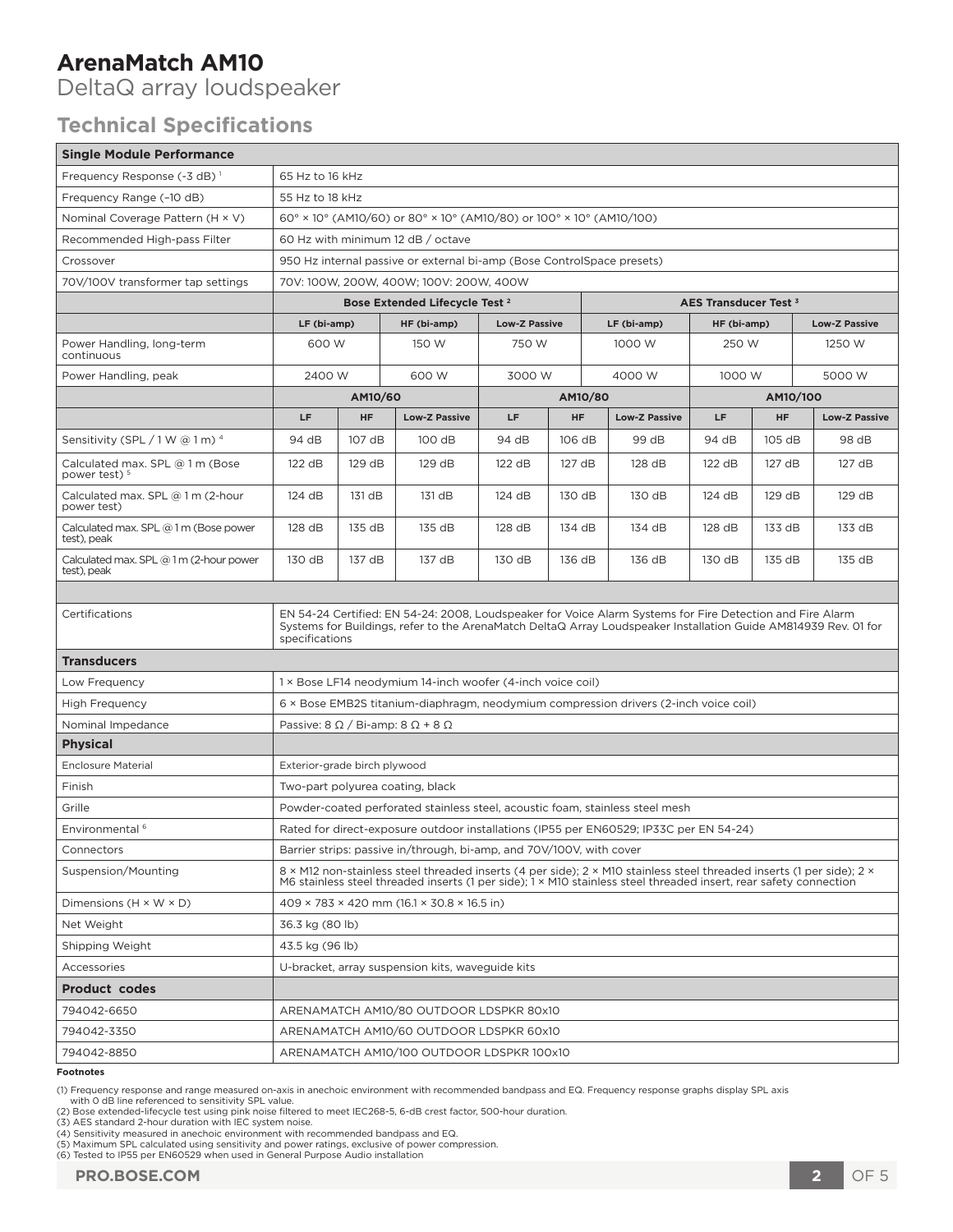DeltaQ array loudspeaker

### **Frequency response** (60° waveguide)



**Beamwidth** (60° waveguide)



**Frequency response** (80° waveguide)



**Beamwidth** (80° waveguide)

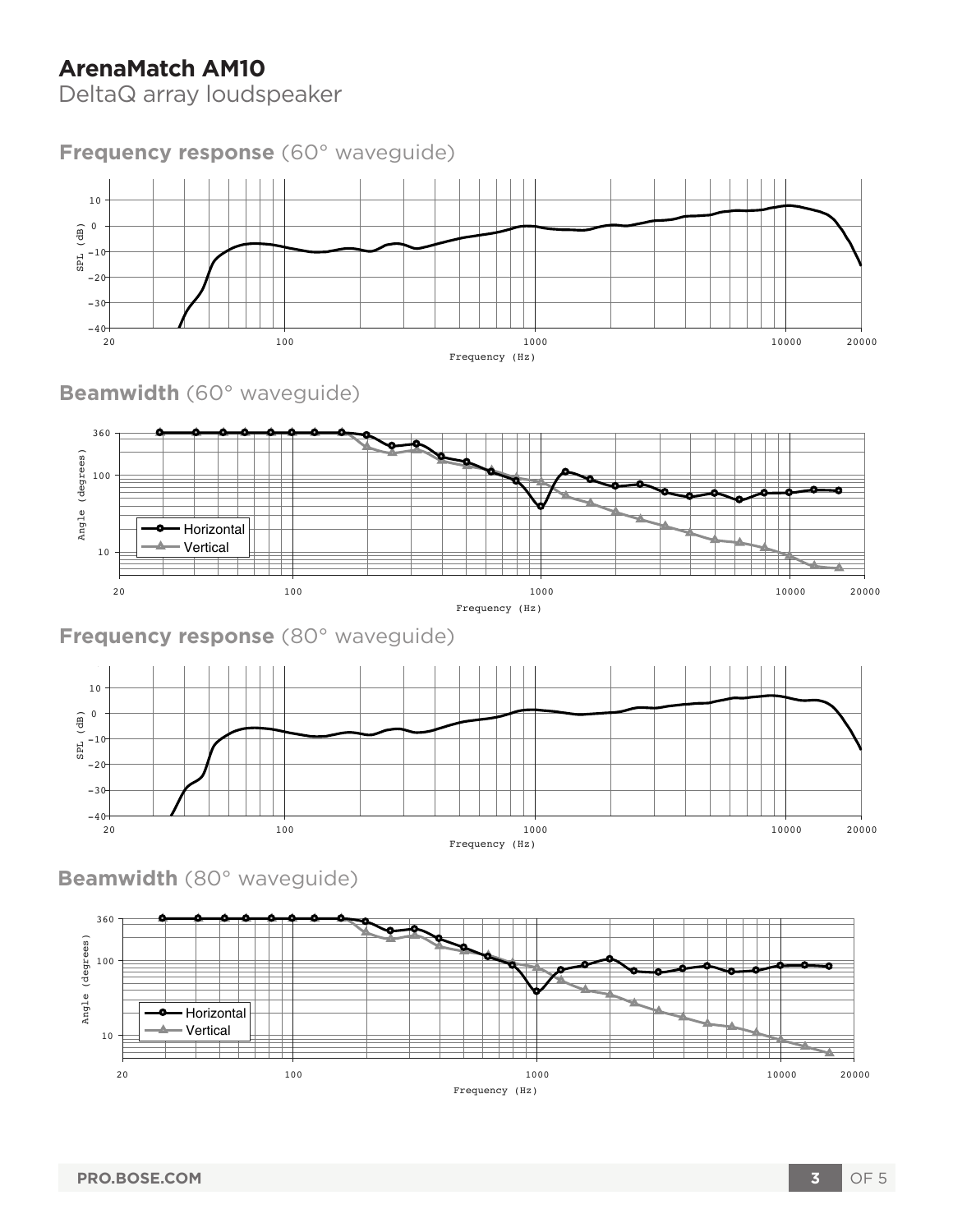DeltaQ array loudspeaker



**Beamwidth** (100° waveguide)